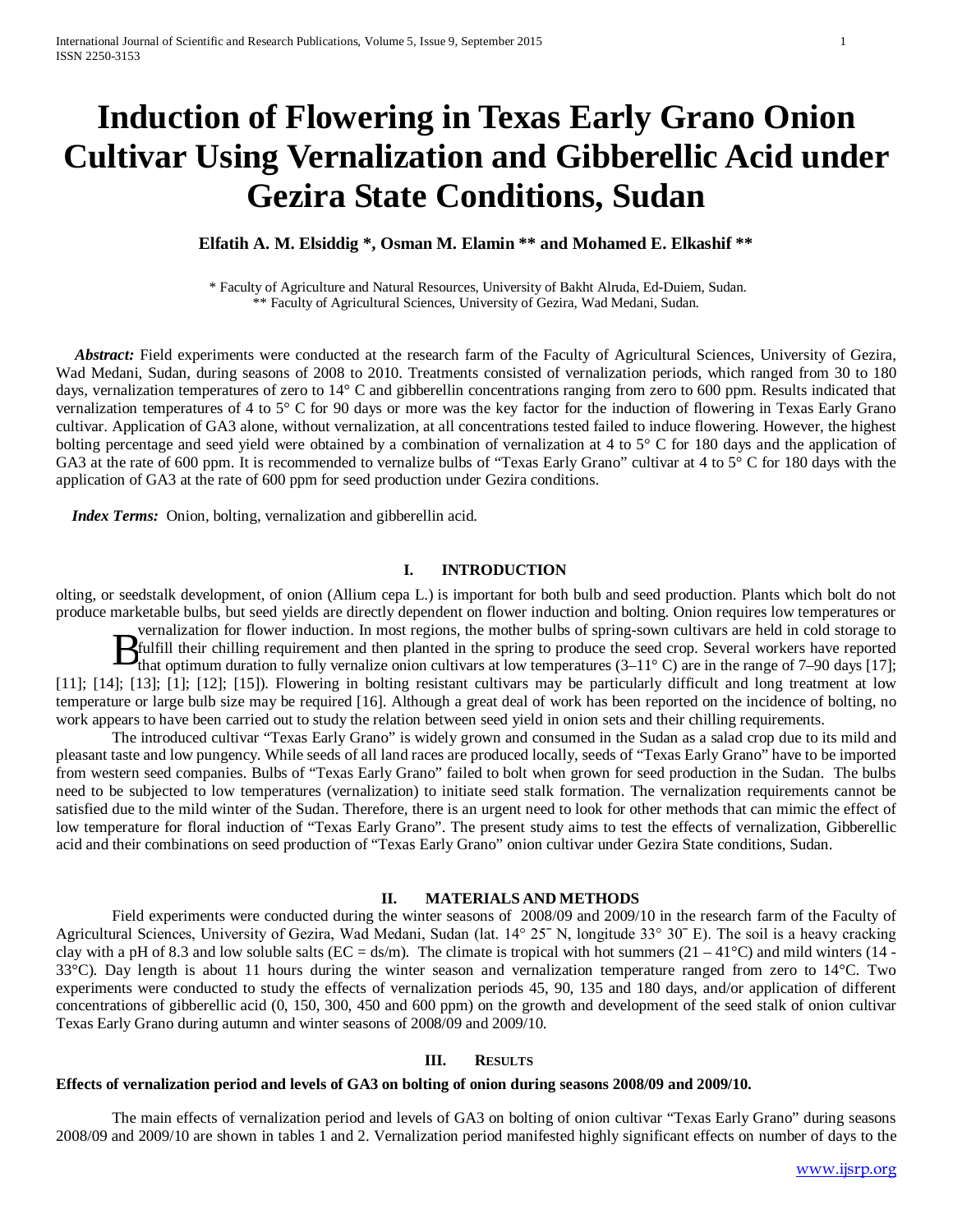appearance of the seed stalk, number of florets per umbel, number of days to harvest seeds, length of the seed stalk, percentage of bolting and seed yield. Vernalization period also showed significant effects on number of seed stalks per plant and weight of one thousand seeds in both seasons. Our results indicated that the highest values of these parameters in both seasons were obtained with the vernalization period of 180 days followed by 135 days. Vernalization period of 180 days in both seasons markedly resulted in the lowest number of days to the appearance of seed the stalk (40.8 and 34.7 in both seasons, respectively), the lowest number of days to harvest seeds (71.3 and 105.9 in both seasons, respectively) and the longest seed stalks. Moreover, it recorded the highest values of seed stalks per plant, number of florets per umbel, percentage of bolting, weight of one thousand seeds and seed yield per hectare as compared with other vernalization periods (45, 90 and 135 days). [5], [6], [7], [9], [10] and [8] obtained similar results. They showed that onion bulbs stored in temperatures of 2 to 7 °C for 90 to 180 days resulted in earlier flowering, highest number of seed stalks per plant, largest seed stalks, highest number of florets per umbel, highest percentage of bolting and the highest seed yield.

Different levels of GA3 showed highly significant effects on number of days to the appearance of the seed stalks, number of seed stalks per plant, number of florets per umbel, number of days to harvest seeds and percentage of bolting, and showed significant effects on length of seed stalk and one thousand seed weight during season 2008/09. During season 2009/10 it showed significant effects on number of days to the appearance of the seed stalk, number of seed stalks per plant, and showed highly significant effects on number of florets per umbel, number of days to harvest seeds, percentage of bolting and one thousand seed weight, and showed no significant effects on length of seed stalk. The results indicated that the highest responses of these parameters, in both seasons, were obtained with the application of GA3 at the levels of 300, 450 and 600 ppm. Similar results were obtained by [2] who studied the effect of three growth regulators including GA3 at 25, 50 and 75 ppm on seed production of onion. They found that GA3 increased length of flower stalks, number of flowers per plant and seed yield per plant but the highest seed yield was obtained with the application of GA3 at 75 ppm.

#### **Table 1. The main effects of vernalization period and levels of GA3 on bolting of onion cultivar "Texas Early Grano" during season 2008/09.**

Means within columns followed by the same letter(s) are not significantly different at P≤0.05 level according to Duncan's Multiple Range Test.

\*, \*\* and NS indicate significance at P≤0.05, 0.01 and not significant, respectively.

| Vernalization period<br>(days) | No of days<br>to the<br>appearance<br>of the seed<br>stalk | No of seed<br>stalks/plant | No of<br>florets/<br>umbel | No of<br>days to<br>harvest<br>seeds | Length<br>of seed<br>stalk<br>(cm) | <b>Bolting</b><br>(% ) | Weight of<br>1000 seeds<br>(g) | Seed yield<br>(kg/ha) |
|--------------------------------|------------------------------------------------------------|----------------------------|----------------------------|--------------------------------------|------------------------------------|------------------------|--------------------------------|-----------------------|
| 45                             | $\mathbf{0}$                                               | $\boldsymbol{0}$           | $\boldsymbol{0}$           | $\boldsymbol{0}$                     | $\boldsymbol{0}$                   | $\overline{0}$         | $\boldsymbol{0}$               | $\overline{0}$        |
| 90                             | 58.9 a                                                     | 1.4(1.4) b                 | 149.3 c                    | 83.6 a                               | 56.3 c                             | 38.4 c                 | 3.8 <sub>b</sub>               | 8.7 c                 |
| 135                            | 48.6 b                                                     | 1.7(1.5) b                 | 153.2 b                    | 71.3 b                               | 62.2 <sub>b</sub>                  | 82.3 b                 | 3.8 <sub>b</sub>               | 39.0 <sub>b</sub>     |
| 180                            | 40.8 c                                                     | $2.2(1.6)$ a               | 170.0 a                    | 72.1 b                               | 66.0 a                             | 94.8 a                 | 4.1a                           | 71.4 a                |
| Significant level              | $\ast\ast$                                                 | $\ast$                     | $\ast\ast$                 | $\ast\ast$                           | $\ast\ast$                         | $**$                   | $\ast$                         | $\ast\ast$            |
| $GA_3$ level (ppm)             |                                                            |                            |                            |                                      |                                    |                        |                                |                       |
| $\overline{0}$                 | 53.0 a                                                     | $1.7(1.4)$ bc              | 137.2 e                    | 80.7a                                | 59.9c                              | 64.4d                  | 3.8ab                          | 41.5 <sub>b</sub>     |
| 150                            | 51.1 b                                                     | 1.4(1.3)c                  | 164.5 b                    | 77.1 b                               | 60.9 bc                            | 72.3 c                 | 3.7 <sub>b</sub>               | 43.4 a                |
| 300                            | 48.9 c                                                     | $2.2(1.6)$ a               | 146.3 d                    | 75.8 c                               | 63.6 a                             | 71.4 c                 | 4.0a                           | 39.1 c                |
| 450                            | 46.7 d                                                     | $1.7(1.5)$ bc              | 156.3 c                    | 72.0 d                               | 61.4b                              | 77.1 a                 | 4.1 a                          | 31.6 d                |
| 600                            | 47.6 d                                                     | $1.9(1.6)$ ab              | 183.1 a                    | 72.9 d                               | 61.8 b                             | 74.1 b                 | 3.9a                           | 42.8 a                |
| Sig. level                     | $\ast\ast$                                                 | $\ast\ast$                 | $\ast\ast$                 | $\ast\ast$                           | $\ast$                             | $\ast\ast$             | $\ast$                         | www.ijsrp.org         |
| C.V(%)                         | 12.11                                                      | 20.97                      | 23.91                      | 7.02                                 | 11.77                              | 9.99                   | 8.43                           | 11.92                 |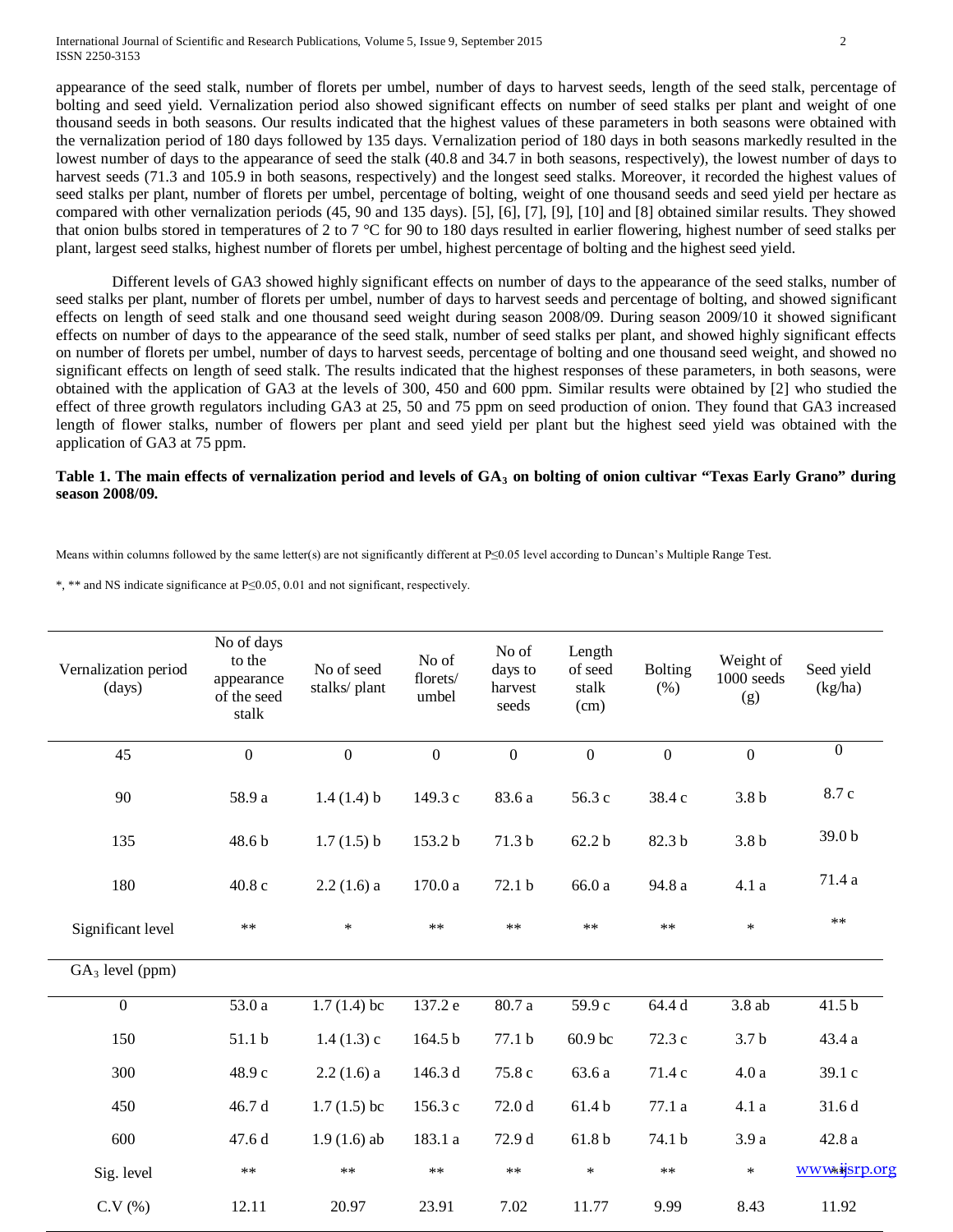Numbers between two brackets indicate transformed data.

Table 2. The main effects of vernalization period and levels of GA<sub>3</sub> on bolting of onion cultivar "Texas Early Grano" during **season 2009/10.**

| Vernalization period<br>(days) | No of days<br>to the<br>appearance<br>of the seed<br>stalk | No of<br>seed<br>stalks/<br>plant | No of<br>florets/<br>umbel | No of days<br>to harvest<br>seeds | Length of<br>seed stalk<br>(cm) | <b>Bolting</b><br>(% ) | Weight<br>of 1000<br>seeds<br>(g) | Seed<br>yield<br>(kg/ha) |                   |
|--------------------------------|------------------------------------------------------------|-----------------------------------|----------------------------|-----------------------------------|---------------------------------|------------------------|-----------------------------------|--------------------------|-------------------|
| 45                             | $\mathbf{0}$                                               | $\overline{0}$                    | $\overline{0}$             | $\overline{0}$                    | $\overline{0}$                  | $\mathbf{0}$           | $\mathbf{0}$                      | $\overline{0}$           |                   |
| 90                             | 58.7 a                                                     | 1.5 <sub>b</sub>                  | 117.8 c                    | 148.8 a                           | 55.9 c                          | 42.3 c                 | 3.8 <sub>b</sub>                  | 9.0c                     |                   |
| 135                            | 47.1 b                                                     | 2.2a                              | 144.8 b                    | $126.2 b$                         | 65.7 b                          | 82.2 b                 | 3.9 <sub>b</sub>                  | 45.8 b                   |                   |
| 180                            | 34.7 c                                                     | 2.6a                              | 242.9 a                    | 105.9 c                           | 67.8a                           | 93.8 a                 | 4.3a                              | 76.0a                    |                   |
| Significant level              | $\ast\ast$                                                 | $\ast$                            | $\ast\ast$                 | $\ast\ast$                        | $\ast\ast$                      | $\ast\ast$             | $\ast$                            | $**$                     |                   |
| $GA_3$ level (ppm)             |                                                            |                                   |                            |                                   |                                 |                        |                                   |                          |                   |
| $\mathbf{0}$                   | 49.6 a                                                     | $1.8\,\mathrm{b}$                 | 136.3 c                    | 135.6 a                           | 61.6                            | 69.8 c                 | 3.5c                              | 46.6 <sub>b</sub>        |                   |
| 150                            | 46.3 b                                                     | $2.0$ ab                          | 166.7b                     | 125.3 b                           | 62.3                            | 69.7 c                 | 3.8 <sub>b</sub>                  | 47.7 a                   |                   |
| 300                            | 45.7 b                                                     | 2.3a                              | 179.9 a                    | 123.9 c                           | 64.2                            | 74.4 b                 | 4.0 <sub>b</sub>                  | 43.0 c                   | Mean              |
| 450                            | 46.2 <sub>b</sub>                                          | 2.2a                              | 179.6 a                    | 124.0c                            | 64.2                            | 74.0 b                 | 4.4a                              | 34.4 d                   |                   |
| 600                            | 46.4 b                                                     | $2.1$ ab                          | 180.1 a                    | 126.2 b                           | 63.2                            | 75.8 a                 | 4.4a                              | 46.6 b                   |                   |
| Sig. level                     | $\ast$                                                     | $\ast$                            | $\ast\ast$                 | $\ast\ast$                        | NS                              | $***$                  | $\ast\ast$                        | $***$                    |                   |
| C.V(%)                         | 7.44                                                       | 26.45                             | 22.14                      | 5.31                              | 6.62                            | 14.53                  | 5.50                              | 14.3                     | by the<br>letter( |

s) are not significantly different at P≤0.05 level according to Duncan's Multiple Range Test.

\*, \*\* and NS indicate significance at P≤0.05, 0.01 and not significant, respectively.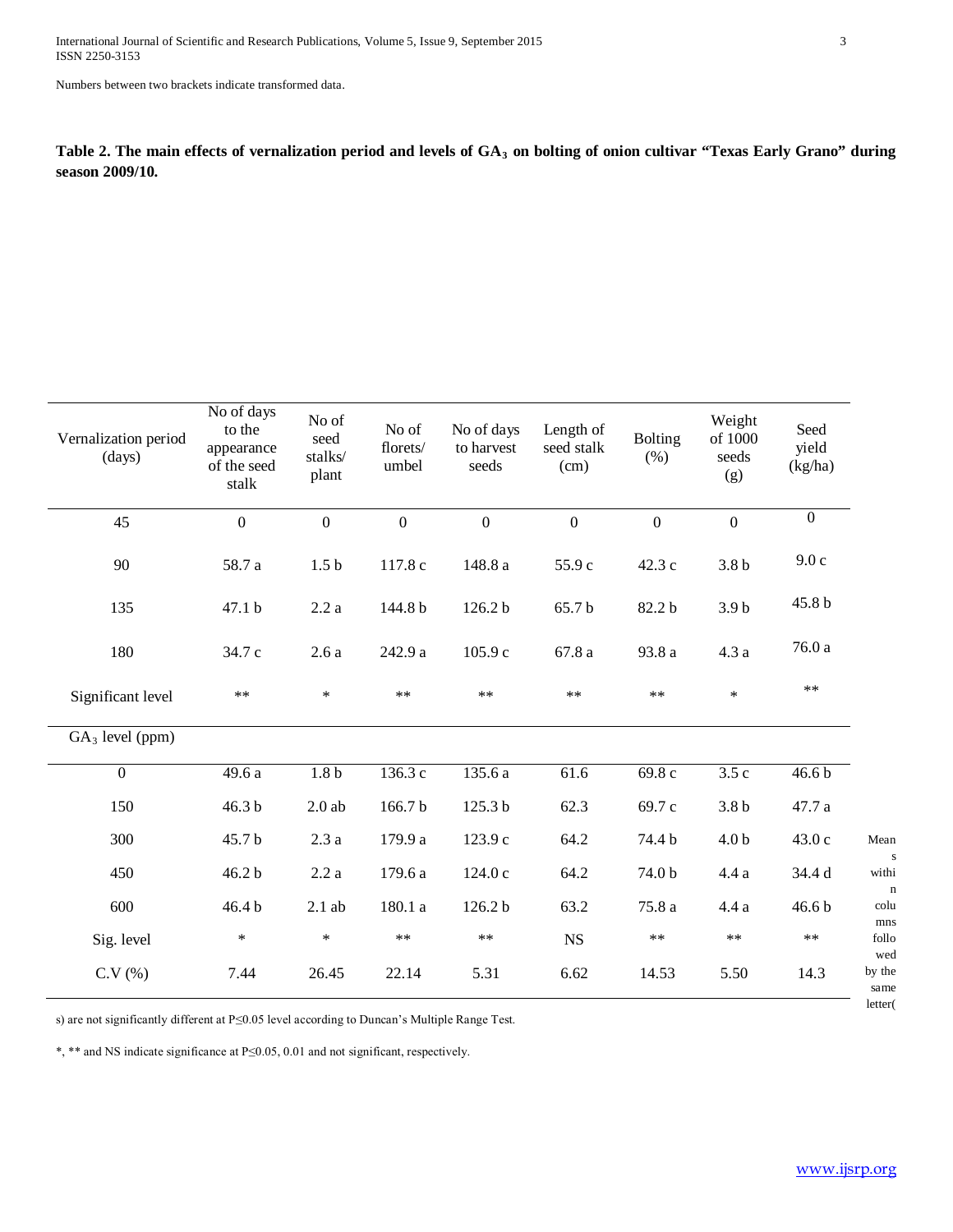# **Interaction effects of vernalization period and levels of GA3 on bolting of onion during seasons 2008/09 and 2009/10.**

The interaction effects of vernalization period and levels of GA3 on bolting of onion cultivar "Texas Early Grano" during seasons 2008/09 and 2009/10 are presented in tables 3 and 4, respectively. Results showed significant interaction effects of vernalization period and levels of GA3 on all parameters except number of seed stalks per plant in both seasons. The earliest flowering (35.3.8 and 32.2 days) and seed harvesting (67.8 and 97.3 days), highest values of florets per umbel (203.5 and 268.7), percentage of bolting (98.3% and 98.5%) and seed yield per hectare (86.5 and 92.9 kg) were obtained by the vernalization period of 180 days with the application of GA3 at the level of 150 ppm in both seasons. On the other hand, the longest seed stalks (68.3 and 68.9 cm) were obtained by the vernalization periods of 90 and 180 days with the application of GA3 at the levels of 300 ppm and 450 ppm in both seasons, respectively. The highest weight of one thousand seeds (4.5 and 4.6 g) was obtained by the vernalization periods of 135 and 180 days with the application of GA3 at the levels of 450 and 600 ppm in both seasons, respectively. The variation in the results of seed stalk length during both seasons could be attributed to the effect of the environment, since the genotypes used were identical. [3] and [4] demonstrated that the seed stalk elongation rate was increased by long photoperiods and higher temperatures. Since the photoperiod during the two seasons was the same, the differences in length of the seed stalk could only be attributed to differences in temperature.

| Table 3. Interaction effects of vernalization period and levels of GA <sub>3</sub> on bolting of onion cultivar "Texas Early Grano" during |  |
|--------------------------------------------------------------------------------------------------------------------------------------------|--|
| season 2008/09.                                                                                                                            |  |

| Treatments                |                                    | No of                                                    |                                   |                            |                                      |                                 |                        |                                  |                          |
|---------------------------|------------------------------------|----------------------------------------------------------|-----------------------------------|----------------------------|--------------------------------------|---------------------------------|------------------------|----------------------------------|--------------------------|
| Vern.<br>period<br>(days) | GA <sub>3</sub><br>levels<br>(ppm) | days to<br>the<br>appearan<br>ce of the<br>seed<br>stalk | No of<br>seed<br>stalks/<br>plant | No of<br>florets/<br>umbel | No of<br>days to<br>harvest<br>seeds | Length of<br>seed stalk<br>(cm) | <b>Bolting</b><br>(% ) | Weight<br>of 1000<br>seeds $(g)$ | Seed<br>yield<br>(kg/ha) |
|                           | $\overline{0}$                     | 60.8 <sub>b</sub>                                        | 1.0(1.2)                          | 149.3 f                    | 91.3a                                | 63.6d                           | 30.3 k                 | $\overline{3.4}$                 | 8.6j                     |
|                           | 150                                | 64.2 a                                                   | 1.0(1.2)                          | 153.5 def                  | 89.8 a                               | 65.4 bcd                        | 38.1 j                 | 3.7                              | 8.2j                     |
| 90                        | 300                                | 59.5 b                                                   | 1.5(1.4)                          | 155.0 de                   | 83.0 b                               | 65.6 bcd                        | 43.9h                  | 4.1                              | 7.7j                     |
|                           | 450                                | $51.3\;\rm d$                                            | 1.8(1.5)                          | 198.2 ab                   | 76.7 cd                              | 68.3 a                          | 39.2 ij                | 3.9                              | 9.3j                     |
|                           | 600                                | $58.8\,\mathrm{b}$                                       | 1.7(1.5)                          | 194.0 b                    | 77.3 c                               | $67.2$ ab                       | 40.8i                  | 3.8                              | 9.6j                     |
|                           | $\boldsymbol{0}$                   | 52.0 cd                                                  | 2.1(1.6)                          | 131.0h                     | 74.8 d                               | 59.3 e                          | 72.6g                  | 4.0 <sub>b</sub>                 | 39.6 g                   |
|                           | 150                                | 53.8 c                                                   | 1.9(1.5)                          | 157.8 d                    | 72.0 <sub>e</sub>                    | 60.5e                           | 80.7 e                 | 3.9 <sub>b</sub>                 | 35.6h                    |
| 135                       | 300                                | 44.0 g                                                   | 2.8(1.8)                          | 126.2 h                    | $72.5\;e$                            | 66.4 abc                        | 75.7 f                 | 3.9 <sub>b</sub>                 | 47.0 f                   |
|                           | 450                                | 47.8 e                                                   | 1.7(1.4)                          | 104.8 i                    | 71.5 e                               | 60.8e                           | 95.8 b                 | 4.5a                             | 33.0i                    |
|                           | 600                                | 45.5 fg                                                  | 2.6(1.7)                          | 139.7 g                    | 72.3 e                               | 64.1 cd                         | 86.9 d                 | 4.3 ab                           | 40.0 g                   |
|                           | $\mathbf{0}$                       | 46.3 ef                                                  | 1.8(1.5)                          | 131.3h                     | 75.8 cd                              | 56.9 fg                         | 90.4 c                 | 4.1 ab                           | 76.4 c                   |
|                           | 150                                | 35.3j                                                    | 1.2(1.2)                          | 203.5 a                    | 67.8 f                               | 56.7 fg                         | 98.3 a                 | 3.3c                             | 86.5 a                   |
| 180                       | 300                                | 43.3 g                                                   | 2.3(1.6)                          | 200.3a                     | 75.3 cd                              | 58.7 ef                         | 94.6 b                 | 4.0 <sub>b</sub>                 | 62.7 d                   |
|                           | 450                                | 40.8 <sub>h</sub>                                        | 1.5(1.4)                          | 166.0 c                    | 69.0 f                               | 55.2 gh                         | 96.3 ab                | 3.9 <sub>b</sub>                 | 52.7 e                   |
|                           | 600                                | 38.3i                                                    | 1.7(1.5)                          | 151.7 ef                   | 69.0f                                | 54.1 h                          | 94.6 b                 | 3.9 <sub>b</sub>                 | 78.9 b                   |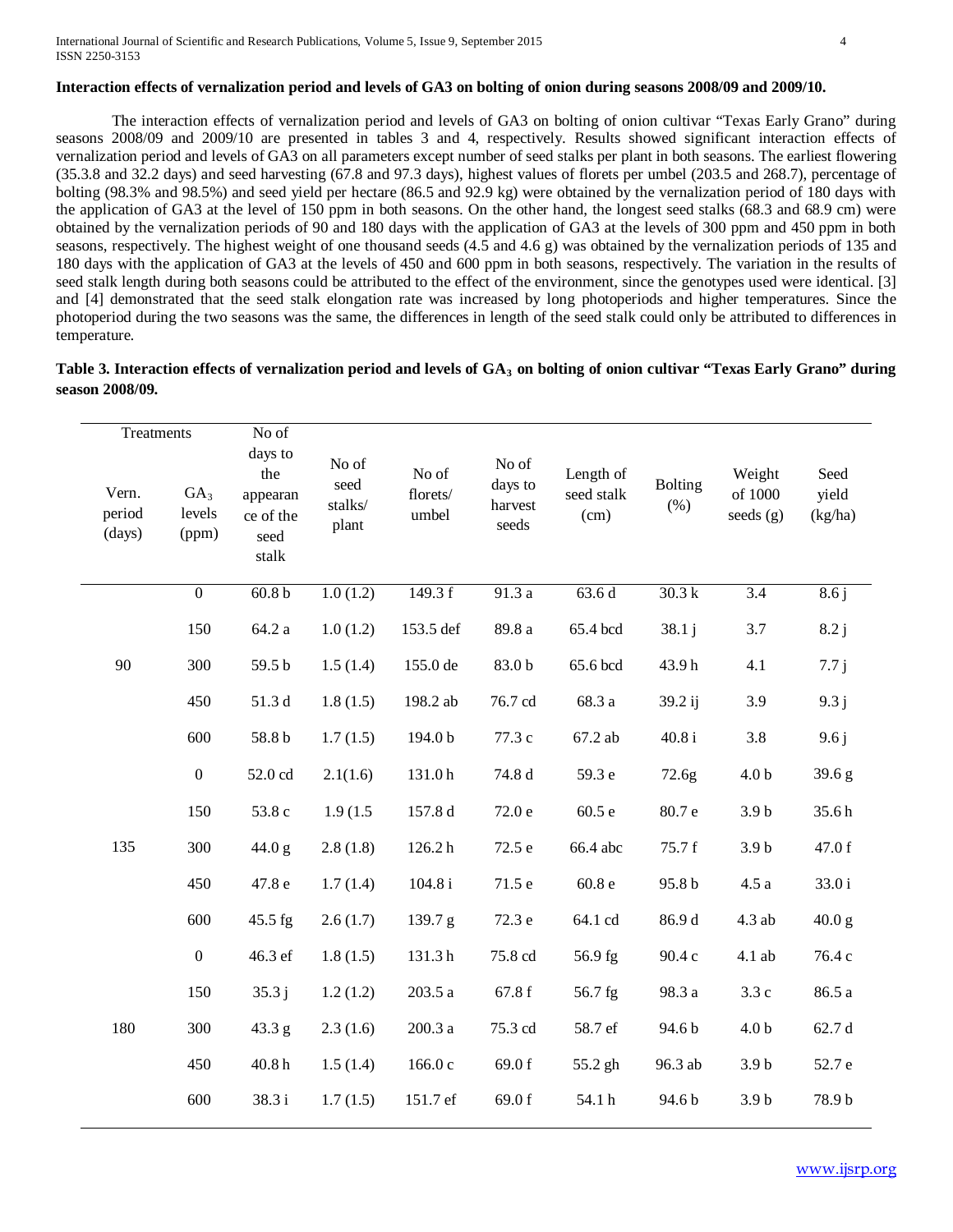International Journal of Scientific and Research Publications, Volume 5, Issue 9, September 2015 5 ISSN 2250-3153

| Sig. level | $***$ | NS    | $***$ | $***$ | $***$ | $***$ | ∗    | $***$ |
|------------|-------|-------|-------|-------|-------|-------|------|-------|
| C.V(%)     | 12.11 | 20.97 | 23.91 | 7.02  | 11.77 | 9.99  | 8.43 | 11.9  |

Means within columns followed by the same letter(s) are not significantly different at P≤0.05 level according to Duncan's Multiple Range Test.

\*, \*\* and NS indicate significance at P≤0.05, 0.01 and not significant, respectively.

Numbers between two brackets indicate transformed data.

| Table 4. Interaction effects of vernalization period and levels of GA <sub>3</sub> on bolting of onion cultivar "Texas Early Grano" during |  |
|--------------------------------------------------------------------------------------------------------------------------------------------|--|
| season 2009/10.                                                                                                                            |  |

| Treatments                |                                    | No of days                                   | No of                    |                            | No of                       | Length                   |                           | Weight                  |                       |
|---------------------------|------------------------------------|----------------------------------------------|--------------------------|----------------------------|-----------------------------|--------------------------|---------------------------|-------------------------|-----------------------|
| Vern.<br>period<br>(days) | GA <sub>3</sub><br>levels<br>(ppm) | to the<br>appearance<br>of the seed<br>stalk | seed<br>stalks/<br>plant | No of<br>florets/<br>umbel | days to<br>harvest<br>seeds | of seed<br>stalk<br>(cm) | <b>Bolting</b><br>$(\% )$ | of 1000<br>seeds<br>(g) | Seed yield<br>(kg/ha) |
|                           | $\overline{0}$                     | 61.3a                                        | $\overline{1.0}$         | 79.2 i                     | 154.7 a                     | $\overline{49.3}$ g      | 28.4k                     | 3.1c                    | 6.8j                  |
|                           | 150                                | 59.0 b                                       | 1.3                      | 107.2 h                    | 149.3 b                     | 57.6 f                   | 41.1j                     | 3.6 bc                  | 8.5 ij                |
| 90                        | 300                                | 57.7 b                                       | $1.8\,$                  | 111.2 <sub>h</sub>         | 148.2 bc                    | 57.1 f                   | 44.4 i                    | 3.9 <sub>b</sub>        | 9.9 i                 |
|                           | 450                                | $57.8\,\mathrm{b}$                           | $1.8\,$                  | 141.3 f                    | 145.8 d                     | 57.0 f                   | $51.7\,\mathrm{h}$        | $4.2$ ab                | $10.1\,\mathrm{i}$    |
|                           | 600                                | 57.7 b                                       | 1.7                      | 150.3 e                    | 146.2 cd                    | 58.3 f                   | $46.0i$                   | 4.1 ab                  | $10.0\,\mathrm{i}$    |
|                           | $\boldsymbol{0}$                   | 48.5 c                                       | 1.8                      | 121.7 g                    | 131.0 e                     | 66.9 bcd                 | 86.3 d                    | 3.5 bc                  | $50.8\,\mathrm{e}$    |
|                           | 150                                | 47.8 cd                                      | 2.2                      | 124.3 g                    | 129.2 e                     | 63.9 e                   | 74.8 g                    | 3.7 <sub>b</sub>        | $41.8\text{ g}$       |
| 135                       | 300                                | 46.3 d                                       | 2.3                      | 165.2 d                    | 123.8 f                     | 66.5 cd                  | 87.5 d                    | 3.8 <sub>b</sub>        | 52.9 e                |
|                           | 450                                | 46.7 d                                       | 2.3                      | 161.8 d                    | 123.5 f                     | 67.6 abc                 | 79.3 f                    | 4.1 ab                  | 37.0h                 |
|                           | 600                                | 46.3 d                                       | 2.2                      | 150.8 e                    | 123.7 f                     | 63.8 e                   | 83.0 e                    | 4.4a                    | 46.6 f                |
|                           | $\boldsymbol{0}$                   | 38.8 e                                       | 2.5                      | 208.0c                     | 121.0 g                     | 68.6 ab                  | 94.6 b                    | 3.9 <sub>b</sub>        | 82.1 b                |
|                           | 150                                | 32.2h                                        | $2.5$                    | $268.7\ \mathrm{a}$        | 97.3 k                      | 65.4 de                  | 98.5 a                    | 4.6a                    | 92.9 a                |
| 180                       | 300                                | 33.2 gh                                      | $2.8\,$                  | 263.5 a                    | 99.8j                       | 68.9 a                   | 91.5 c                    | 4.4a                    | 66.0 c                |
|                           | 450                                | 34.2 fg                                      | 2.5                      | 235.5 b                    | 102.7 i                     | 68.2 abc                 | 91.3 c                    | $4.5\ a$                | 56.0d                 |
|                           | 600                                | 35.2 f                                       | 2.5                      | 239.0b                     | 108.7 <sub>h</sub>          | 67.8 abc                 | 93.1 bc                   | $4.5\ a$                | 83.1 b                |
| Sig. level                |                                    | $**$                                         | <b>NS</b>                | $**$                       | $***$                       | $\ast\ast$               | $\ast$                    | $\ast$                  | $***$                 |
| C.V(%)                    |                                    | 7.44                                         | 26.45                    | 22.14                      | 5.31                        | 6.62                     | 14.53                     | 5.50                    | 14.3                  |

Means within columns followed by the same letter(s) are not significantly different at P≤0.05 level according to Duncan's Multiple Range Test.

\*, \*\* and NS indicate significance at P≤0.05, 0.01 and not significant, respectively.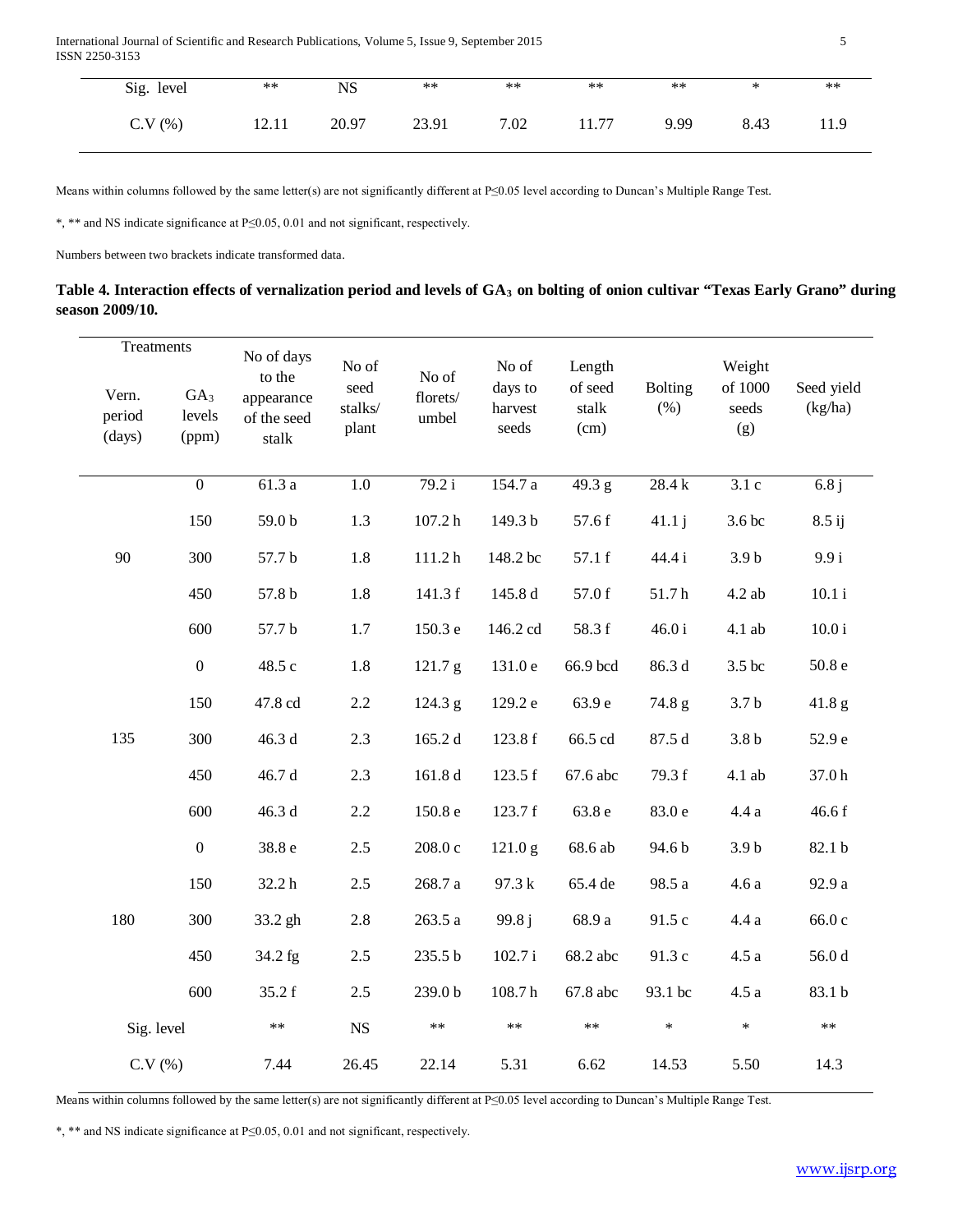## **IV. CONCLUSIONS**

Seeds of onion cultivar "Texas Early Grano" can be successfully produced by vernalization at temperatures of 4 to 5° C for

a period of 180 days at Gezira conditions. Application of  $GA_3$  alone, without vernalization, at all concentrations tested failed to

induce flowering of onion cultivar "Texas Early Grano" when planted off season but it enhanced the effect of vernalization on

bolting and seed production. Future research work is needed to test the ability of  $GA_3$  to induce flowering on non-vernalized bulb

of the onion cultivar "Texas Early Grano" at the main season of onion seed production.

# **V. REFERENCES**

- [1] Bertaud, D.S., 1988. Effects of chilling duration photoperiod and temperature on floral initiation and development in sprouted and unsprouted onion bulbs.In: Proceedings of the fourth EUCARPIA Allium Symposium, Institute of Horticultural Research, Wellesbourne, UK, pp. 245–261.
- [2] Bhople, S. R., V. N. Dod, S. G. Bharad, S. V. Gholap and B. J. Jad hao. 1999. Seed production of onion as influenced by the application of growth regulators. J. of Soils and Crops 9: (1):78- 79.
- [3] Brewester, J. L. 1982. Flowering and seed production in over wintered cultivars of bulb onion, I. Effects of different raising environments, temperatures and day lengths. Journal of Horticultural Sciences 57: 93 – 96.
- [4] Brewester, J. L. 1987. Vernalization in the onion, quantitative approach. In: Proceedings of the 45th Easters School in Agric. Sci. Manipulation of flowering. Butterworths, London, UK.
- [5] DeMille, B. and G. Vest. 1975. Flowering date of onion bulbs as affected by light and temperature treatments during storage. Journal of the American Society for Horticultural Science 100: 423 – 424.
- [6] Hesse, P. S., G. Vest and S. Honma. 1979. The effect of four storage temperatures on seed yield components of three onion inbreds. Hort. Sci. 11: 207 – 215.
- [7] Hwang, T.J. 1982. Effects of Low Temperature and Gibberellic Acid on Foral Physiology of *Allium cepa* L. M.Sc. Thesis, National Chung Hsing University, Taichung, Taiwan.
- [8] Khokhar, K.M. 2009. Effect of set-size and storage temperature on bolting, bulbing and seed yield in two onion cultivars. Scientia Hort. 122: 187–194.
- [9] Khokhar, K.M., P. Hadley and S. Pearson . 2007a. Effect of cold temperature durations of onion sets in store on the incidence of bolting, bulbing and seed yield. Scientia Hort. 112: 16-22.
- [10] Khokhar, K.M., P. Hadley and S. Pearson. 2007b. Effect of reciprocal transfers of onion sets between inductive and noninductive temperatures on the incidence of bolting, bulbing and seed yield. Scientia Hort. 112: 245–250.
- [11] Kruzhilin, A.S., Shvedskaya, Z.M., 1962. Peculiarities of phasic development and morphogenesis in onion (*Allium cepa* L.). Fiziologia Rastenii 9, 466–475 [Translated] (cited by Rabinowitch, 1990).
- [12] Peters, R., 1990. Seed production in onions and some other Allium species. In: Rabinowitch, H.D., Brewster, J.L. (Eds.), Onions and Allied Crops. Vol. I. Botany, Physiology and Genetics. CRC Press, Boca Raton, Florida, pp.161–176.
- [13] Pike, L.M., 1986. Onion breeding. In: Basset, M.J. (Ed.), Breeding Vegetable Crops. AVI Publishing Co., Connecticut, pp. 357–394.
- [14] Rabinowitch, H.D., 1985. Onions and other edible Alliums. In: Halevy, A.H. (Ed.), CRC Handbook of Flowering, Vol. I. CRC Press, Boca Raton, Florida, pp. 398–405.
- [15] Rabinowitch, H.D., 1990. Physiology of flowering. In: Rabinowitch, H.D.,Brewster, J.L. (Eds.), Onions and Allied Crops. Vol. I. Botany, Physiology and Genetics. CRC Press, Boca Raton, Florida, pp. 133–134.
- [16] Shishido, Y., Saito, T., 1977. Studies on the flower bud formation in onion plants. III. Effects of physiological conditions on the low temperature induction of flower buds in bulbs. J. Jpn. Soc. Horticult. Sci. 46, 310 – 316 (Japanese, En. Sum).
- [17] Woodbury, G.W., 1950. A study of factors influencing floral initiation and seed stalk development in the onion, *Allium cepa* L. Idaho Agricultural Experiment Station Research Bulletin No. 18.

#### **AUTHORS**

**First Author:** Elfatih A. M. Elsiddig, Ph.D. Agr Faculty of Agricultural Sciences – U of Gezira, Faculty of Agriculture and Natural Resources – University of Bakht Alruda - Ed-Duiem, Sudan. . E. mail: fatih702001@gmail.com

**Second Author:** Osman M. Elamin**,** Professor**,** Faculty of Agricultural Sciences – University of Gezira, Wad Medani, Sudan.